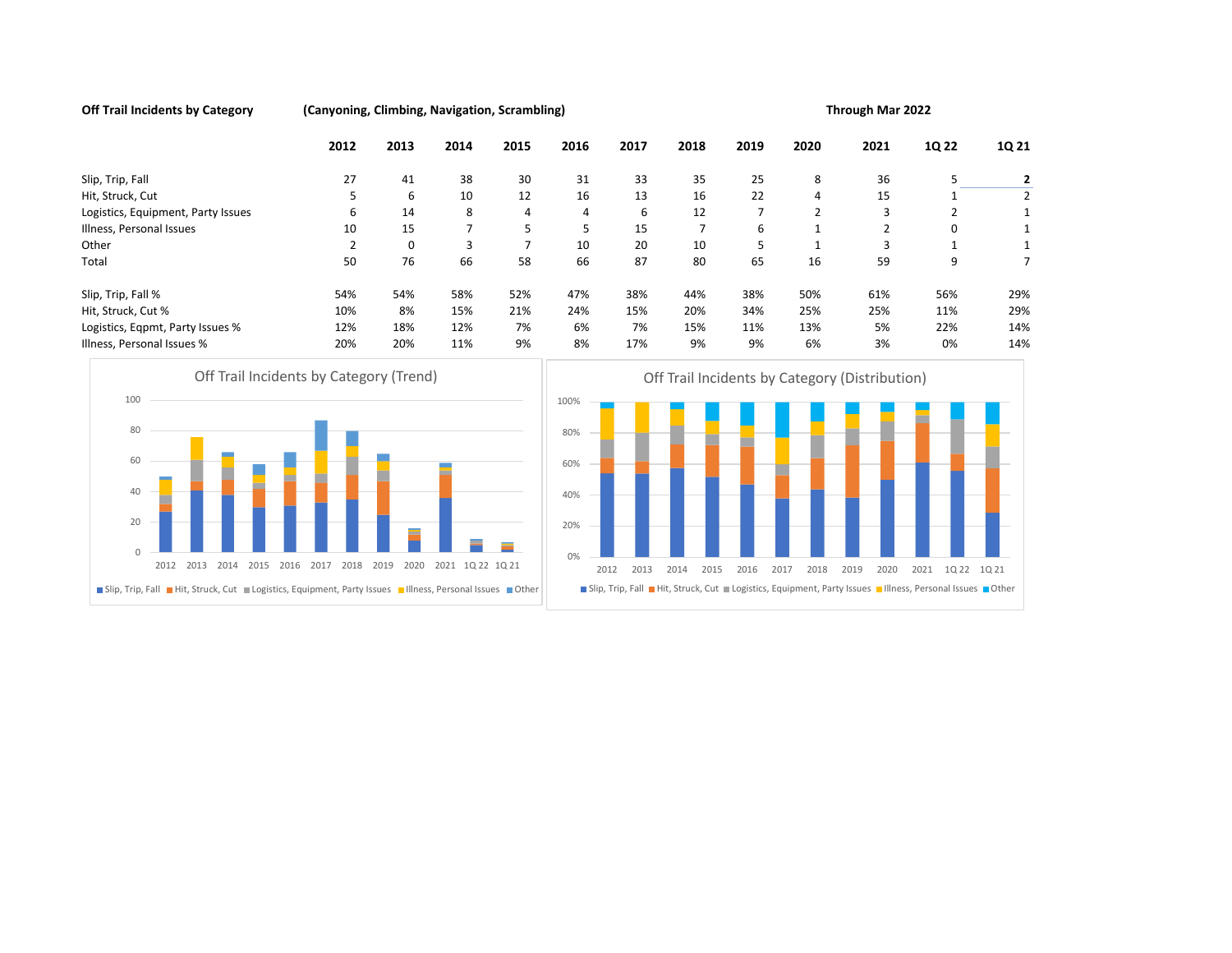## Off Trail Incident Rates by Category (Canyoning, Climbing, Navigation, Scrambling) Through Mar 2022



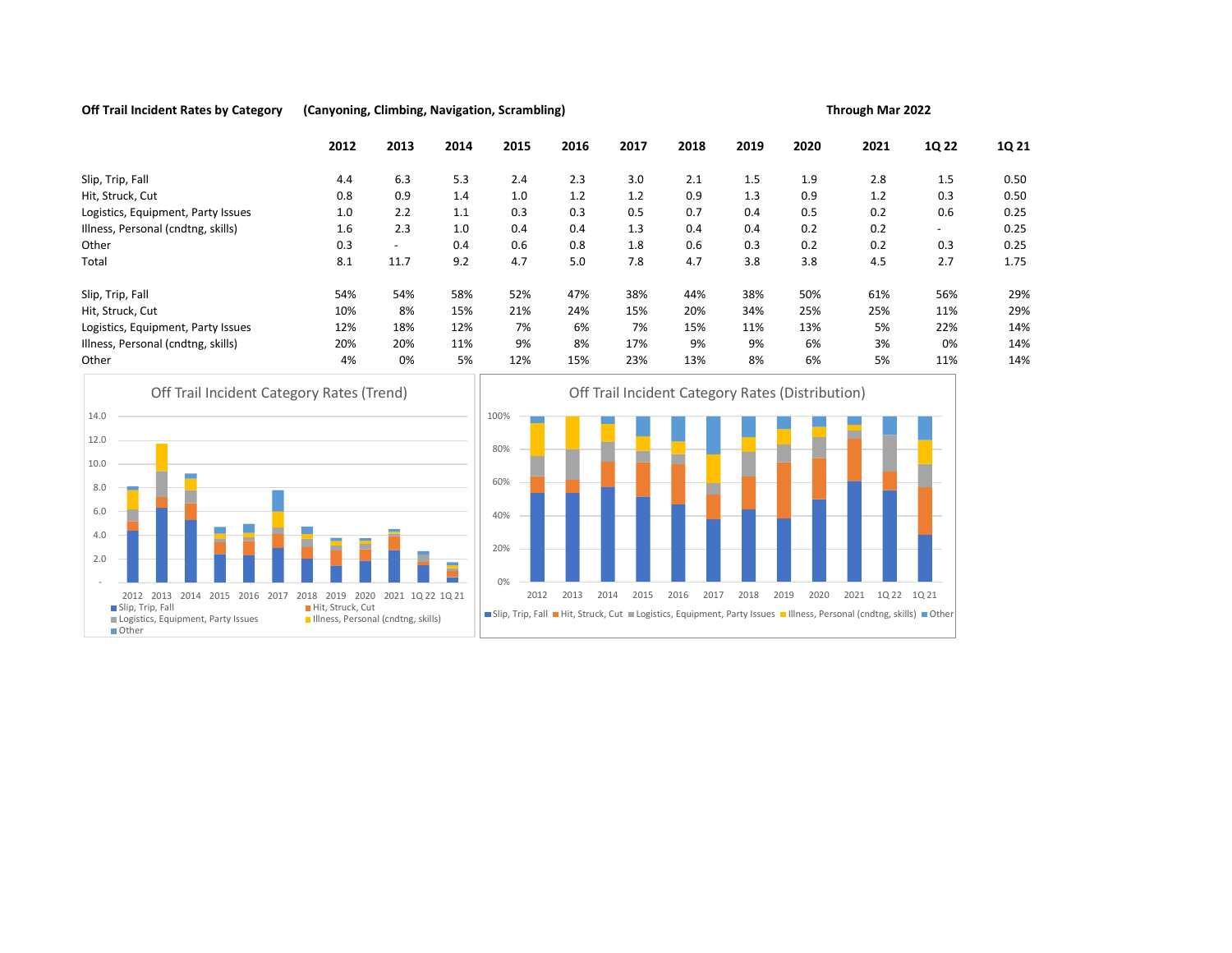Off Trail Incidents by Severity **(Canyoning, Climbing, Navigation, Scrambling)** Through Mar 2022

|                                                                               | 2012             | 2013           | 2014 |      | 2015                                          | 2016 |      | 2017         |      | 2018 | 2019           |      | 2020           |      | 2021        | 1Q 22                                                                                                          |                | 1Q 21          |
|-------------------------------------------------------------------------------|------------------|----------------|------|------|-----------------------------------------------|------|------|--------------|------|------|----------------|------|----------------|------|-------------|----------------------------------------------------------------------------------------------------------------|----------------|----------------|
| CMS (Critical, Major, Significant)                                            | 13               | 17             | 20   |      | 17                                            | 15   |      | 16           |      | 12   | 10             |      | 3              |      | 12          |                                                                                                                | $\overline{2}$ | 1              |
| Minor                                                                         | 36               | 57             | 45   |      | 34                                            | 35   |      | 43           |      | 43   | 32             |      | 5              |      | 26          |                                                                                                                | 3              | 3              |
| Near Miss, Safe Concern                                                       | 0                | $\mathbf 0$    | 0    |      | $\overline{2}$                                | 12   |      | 24           |      | 21   | 20             |      | $\overline{7}$ |      | 20          |                                                                                                                | 4              | 3              |
| Assistance Given                                                              | 1                | $\overline{2}$ | 1    |      | 5                                             |      | 4    | 3            |      | 1    | $\overline{2}$ |      | 0              |      | $\mathbf 0$ |                                                                                                                | 0              | 0              |
| Information, Other                                                            | 0                | 0              |      | 0    | 0                                             |      | 0    | $\mathbf{1}$ |      | 3    | 1              |      | 1              |      | 1           |                                                                                                                | 0              | 0              |
| Total                                                                         | 50               | 76             | 66   |      | 58                                            | 66   |      | 87           |      | 80   | 65             |      | 16             |      | 59          |                                                                                                                | 9              | $\overline{7}$ |
| CMS%                                                                          | 26%              | 22%            | 30%  |      | 29%                                           | 23%  |      | 18%          |      | 15%  | 15%            |      | 19%            |      | 20%         | 22%                                                                                                            |                | 14%            |
| Minor %                                                                       | 72%              | 75%            | 68%  |      | 59%                                           | 53%  |      | 49%          |      | 54%  | 49%            |      | 31%            |      | 44%         | 33%                                                                                                            |                | 43%            |
| Near Miss, Safe Concern %                                                     | 0%               | 0%             | 0%   |      | 3%                                            | 18%  |      | 28%          |      | 26%  | 31%            |      | 44%            |      | 34%         | 44%                                                                                                            |                | 43%            |
| <b>Assistance Given %</b>                                                     | 2%               | 3%             | 2%   |      | 9%                                            | 6%   |      | 3%           |      | 1%   | 3%             |      | 0%             |      | 0%          |                                                                                                                | 0%             | 0%             |
| Information, Other %                                                          | 0%               | 0%             | 0%   |      | 0%                                            | 0%   |      | 1%           |      | 4%   | 2%             |      | 6%             |      | 2%          |                                                                                                                | 0%             | 0%             |
| Off Trail Incident by Severity (Trend)                                        |                  |                |      |      | Off Trail Incident by Severity (Distribution) |      |      |              |      |      |                |      |                |      |             |                                                                                                                |                |                |
| 100                                                                           |                  |                |      | 100% |                                               |      |      |              |      |      |                |      |                |      |             |                                                                                                                |                |                |
| 80                                                                            |                  |                |      | 80%  |                                               |      |      |              |      |      |                |      |                |      |             |                                                                                                                |                |                |
| 60                                                                            |                  |                |      | 60%  |                                               |      |      |              |      |      |                |      |                |      |             |                                                                                                                |                |                |
|                                                                               |                  |                |      |      |                                               |      |      |              |      |      |                |      |                |      |             |                                                                                                                |                |                |
| 40                                                                            |                  |                |      | 40%  |                                               |      |      |              |      |      |                |      |                |      |             |                                                                                                                |                |                |
| 20                                                                            |                  |                |      | 20%  |                                               |      |      |              |      |      |                |      |                |      |             |                                                                                                                |                |                |
|                                                                               |                  |                |      |      |                                               |      |      |              |      |      |                |      |                |      |             |                                                                                                                |                |                |
| $\mathbf{0}$<br>2012 2013 2014 2015 2016 2017 2018 2019 2020 2021 1Q 22 1Q 21 |                  |                |      | 0%   | 2012                                          | 2013 | 2014 | 2015         | 2016 | 2017 | 2018           | 2019 | 2020           |      |             |                                                                                                                |                |                |
| CMS (Critical, Major, Significant)                                            | <b>■</b> Minor   |                |      |      |                                               |      |      |              |      |      |                |      |                | 2021 | 1Q 22 1Q 21 |                                                                                                                |                |                |
| Near Miss, Safe Concern                                                       | Assistance Given |                |      |      |                                               |      |      |              |      |      |                |      |                |      |             |                                                                                                                |                |                |
|                                                                               |                  |                |      |      |                                               |      |      |              |      |      |                |      |                |      |             | ■ CMS (Critical, Major, Significant) ■ Minor ■ Near Miss, Safe Concern ■ Assistance Given ■ Information, Other |                |                |
| Information, Other                                                            |                  |                |      |      |                                               |      |      |              |      |      |                |      |                |      |             |                                                                                                                |                |                |
|                                                                               |                  |                |      |      |                                               |      |      |              |      |      |                |      |                |      |             |                                                                                                                |                |                |
|                                                                               |                  |                |      |      |                                               |      |      |              |      |      |                |      |                |      |             |                                                                                                                |                |                |
|                                                                               |                  |                |      |      |                                               |      |      |              |      |      |                |      |                |      |             |                                                                                                                |                |                |